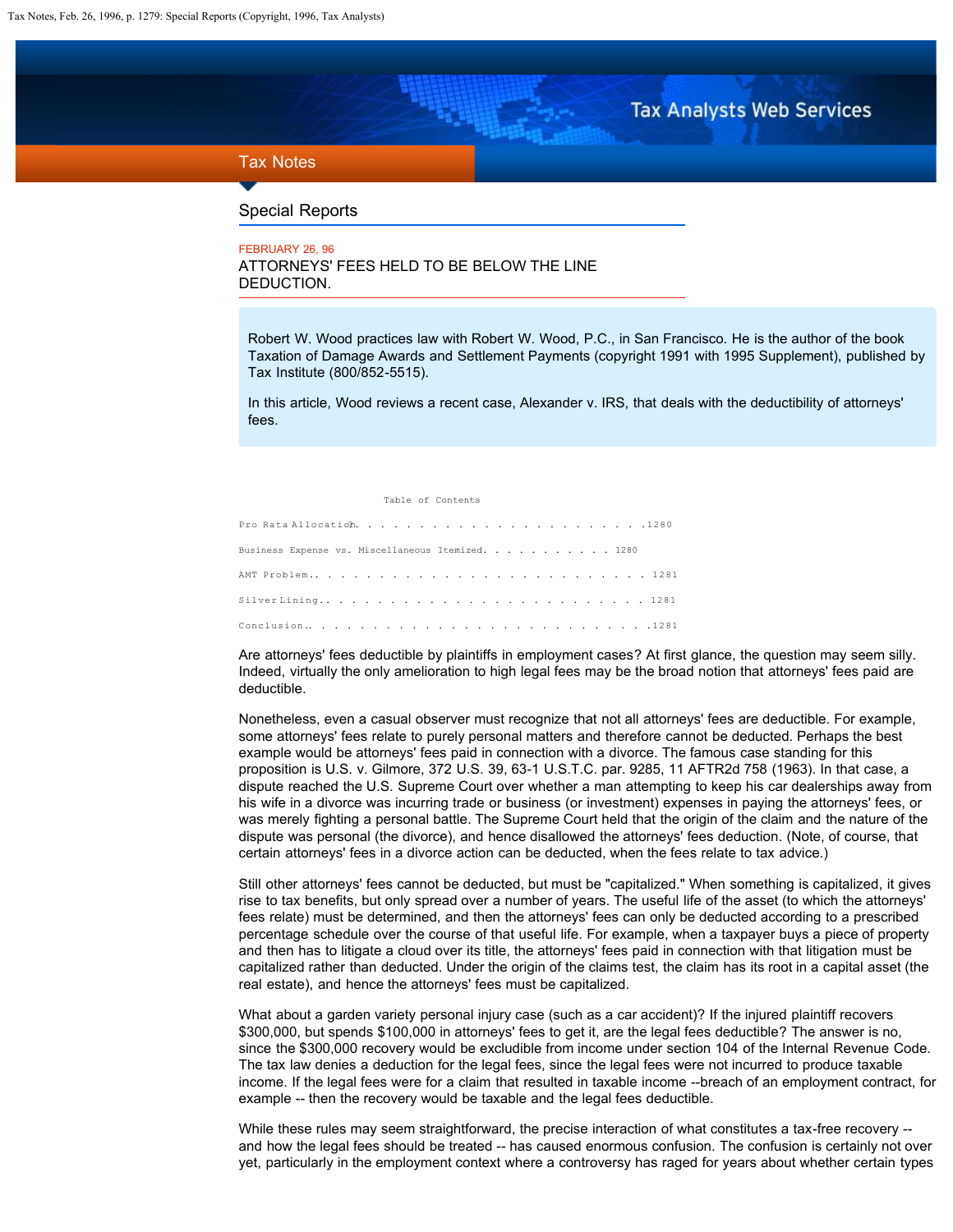of employment claims should be treated as taxable or excludable from income (as a tort recovery). The IRS is digging into this even more today. Fortunately, there is some good news concerning the tax treatment of attorneys' fees in this quirky context.

One important distinction with respect to the deduction of attorneys' fees concerns the difference between ordinary and necessary business expenses (under section 162) and expenses incurred in connection with investment or the production of income (under section 212). This dichotomy is significant because trade or business expenses under section 162 are "above the line," meaning that they are a direct offset to gross income. On the other hand, investment expenses are deductible under section 212 and hence "below the line."

# [P. 1280]

These below the line deductions are lumped together with other miscellaneous itemized deductions, and hence do not directly offset gross income. Plus, they are subject to a variety of limitations, including the 2 percent of gross income limit (which essentially "wastes" a portion of the miscellaneous itemized deductions that do not exceed 2 percent of the taxpayer's gross income). This, along with a number of other disadvantages, makes below the line deductions less desirable.

In Alexander v. IRS, No. 95-1451, 77 AFTR2d Par. 96-301, Doc 96- 602 (21 pages) (Dec. 22, 1995), the taxpayer was an employee and executive of a company who was terminated in 1988. Alexander filed suit, alleging breach of his written employment contract, breach of an implied pension benefits contract, and age discrimination under Massachusetts law. In 1989, the parties settled for \$350,000. The settlement agreement allocated \$100,000 to the age discrimination claim and \$250,000 to the breach of contract and pension claim. Withholding taxes were deducted from the \$250,000 check.

First, let's look briefly at the allocation Alexander made. He (and his employer) regarded \$100,000 of the \$350,000 as attributable to the age claim, and therefore tax-free. The Supreme Court has since nixed the taxfree status of most age claims, ruling in Schleier v. Commissioner, 95 AFTR2d Par. 95-947, 95 TNT 116-8 @ (U.S. S.Ct. June 14, 1995), that recoveries for age discrimination under the ADEA are taxable. Interestingly, it can still be argued that an age recovery under state law (depending a great deal on how the state age discrimination law is written) can be tax-free. Likewise, wrongful termination claims in some states have fared well when it comes to the argument that the recovery is all or partially tax-free.

Normally, the fact that \$100,000 out of \$350,000 was reported (and apparently accepted by the IRS) as tax-free, would indicate that the attorneys' fees deduction would be limited to the portion of the attorneys' fees attributable to the \$250,000 recovery that was included in Alexander's income. Here, that would be approximately 71 percent (\$250,000/350,000 = 71 percent). Thus, Alexander would have been entitled to a deduction for 71 percent x total attorneys' fees.

In fact, Alexander is helpful in that it shows that the courts (and perhaps particularly the Tax Court) are willing to look closely at state law claims in assessing whether the tort damage exclusion should apply. Notwithstanding Schleier and the IRS' recent announcement in Notice 95-45 that it was studying the question whether federal gender and race recoveries should be taxable, the tax treatment of many state law claims is still debatable.

On Alexander's 1989 tax return, he reported the \$250,000 settlement, but deducted \$245,100 for legal fees. The explanation to this deduction indicated that \$258,000 in legal fees had actually been spent. However, the explanation indicated that the law firm's time allocations were 95 percent to the settlement of the contract and pension claims, and only 5 percent to the age discrimination claim.

#### Pro Rata Allocation?

Not surprisingly, the IRS disagreed with at least some of the taxpayer's return. Interestingly, the IRS did not materially reduce the \$245,100 deduction for attorneys' fees. In effect, the IRS accepted the notion that one could, by reference to attorney time records, determine what portion of attorneys' fees was attributable to what claims, rather than allocating attorneys' fees merely by the percentage of the attorneys' fees relating to the taxable and the tax-free recoveries. Allocating attorneys' fees based on which percentage of the recovery is taxable and which percentage is tax- free is the standard method of allocating attorneys' fees.

What the IRS did object to was the direct deduction of the legal fees from the settlement recovery, in effect being a direct offset. The IRS said that the attorneys' fee deduction had to be a miscellaneous itemized deduction, and thus subject to the 2 percent of adjusted gross income limitation. This only reduced the attorneys' fee deduction from \$245,100 to \$240,198.

The most serious effect of this conclusion respected the alternative minimum tax. As a miscellaneous itemized deduction, the large attorneys' fee deduction was enough to result in the taxpayer being liable for the alternative minimum tax under section 55. That AMT liability was \$57,441.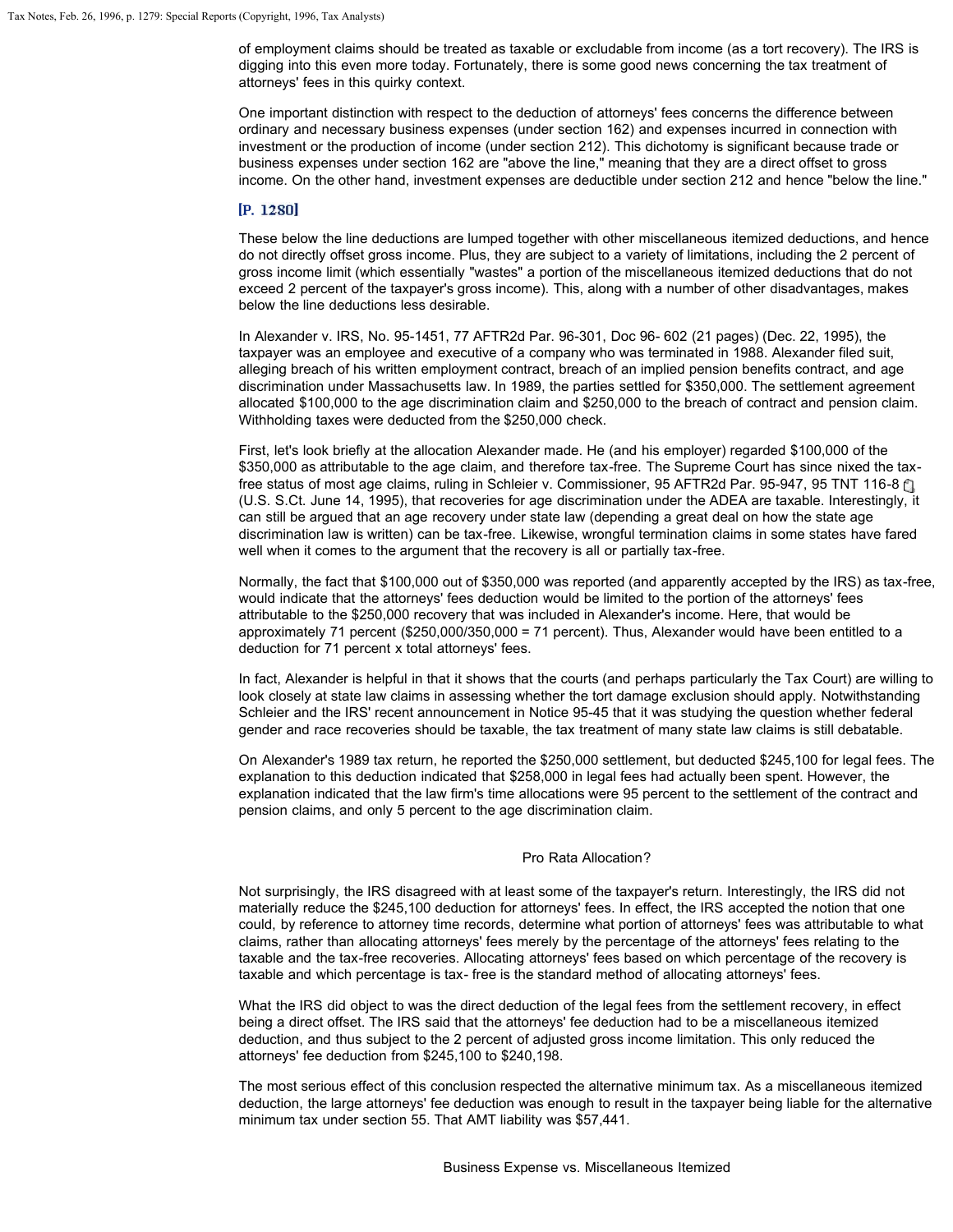In the Tax Court, and again on appeal to the First Circuit, the taxpayer argued that his attorneys' fees did not have to be deducted as miscellaneous itemized deductions because they were legitimate trade or business expenses. After all, Alexander argued, he was in the trade or business of performing services as an employee. Consequently, an employment-related lawsuit was a business activity, with the attorneys' fees logically being deducted as business expenses. While this argument had some appeal, the other argument the taxpayer advanced was at least unique: that the legal fee was properly subtracted from the amount realized in order to determine gain from the disposition of his intangible assets (express and implied contracts and the resulting lawsuit). This latter theory relied on sections 1001 and 1016, and was understandably rejected by both courts.

Perhaps the most interesting argument made by the taxpayer was that the payment of the settlement to the taxpayer and his lawyers by joint check from the defendant/employer essentially operated like a reimbursement of employee business expenses. Under the taxpayer's argument, a reimbursed employee business expense would be deducted from gross income when arriving at adjusted gross income. Unfortunately, the Tax Court and the First Circuit both agreed that such joint check arrangements were merely standard operating procedure in all types of litigation, thus not supporting the requisite finding of a reimbursement or other arrangement. Obviously, from a contractual viewpoint it was Alexander who was liable to pay his attorneys.

# $[P. 1281]$

Both the Tax Court and First Circuit addressed the "trade or business" question by noting that the lawsuit (and consequently, the deducted legal fees) were rooted in the taxpayer's employment. After weaving through all of the arguments the taxpayer made about the permissibility of a direct offset of attorneys' fees from gross settlement proceeds, the inapplicability of the miscellaneous itemized deduction limitations, etc., the court determined that the deductions had to be taken below the line.

# AMT Problem

Faced with the "below the line" conclusion (that is, that the attorneys' fees could only be deducted as miscellaneous itemized deductions), the court neatly disposed of the applicability of the alternative minimum tax. The AMT was enacted to limit the effect of exclusions, deductions and credits on taxpayers with substantial gross income. The basic idea of the AMT was that high-income taxpayers should not be allowed to use large deductions to effectively wipe out their large income and then pay little or no tax. Hence the name "alternative minimum tax." Its formulae for arriving at AMT applicability has always been somewhat convoluted. That it often catches litigants (like Mr. Alexander) is clear. In response to the argument that in effect Alexander was being denied his attorneys' fee deduction and that this was unfair, the First Circuit said:

"We recognize that, because the amounts involved trigger the AMT and, thus, Taxpayer's deficiency, the outcome smacks of injustice because Taxpayer is effectively robbed of any benefit of the Legal Fee's below the line treatment. While unfortunate for Petitioners here, we disagree that there is inequality of treatment as compared to similarly situated Taxpayers. Although it may seem otherwise, in reality Petitioners have not been denied their below the line deduction of the Legal Fee."

#### Silver Lining

Given the number of people that run up against this issue, it is perhaps helpful to have a court case -- however it was decided -- at least to draw attention to the problem. The alternative minimum tax can be quite painful, and quite surprising. More importantly, though, the Alexander case is significant for what it does not contest. It states implicitly that attorneys' fees need not be allocated between the claims pro rata according to the taxability of the recovery. If 50 percent of a recovery is excludable from income and 50 percent is taxable, most lawyers (and indeed IRS policy) suggest deducting 50 percent of the legal fees. Alexander supports a different (in this case 95 percent/5 percent!) allocation based on the time spent on each claim.

Admittedly, the question of what proof there is of the attorneys' devotion of time and disbursements to different claims would seem to be necessary. But precisely how much proof on this point will be required is not clear. One would have thought that a 95 percent/5 percent allocation would be considered aggressive no matter what time records showed.

#### Conclusion

One may read the Alexander decision as an unfortunate taxpayer defeat (because Alexander was in effect denied the benefits of his attorneys' fee deduction by virtue of the application of the alternative minimum tax), or may choose to find the silver lining of attorneys' fee allocations described above. Either way, Alexander is an interesting case that merits some thought by litigators, tax lawyers, and accountants.